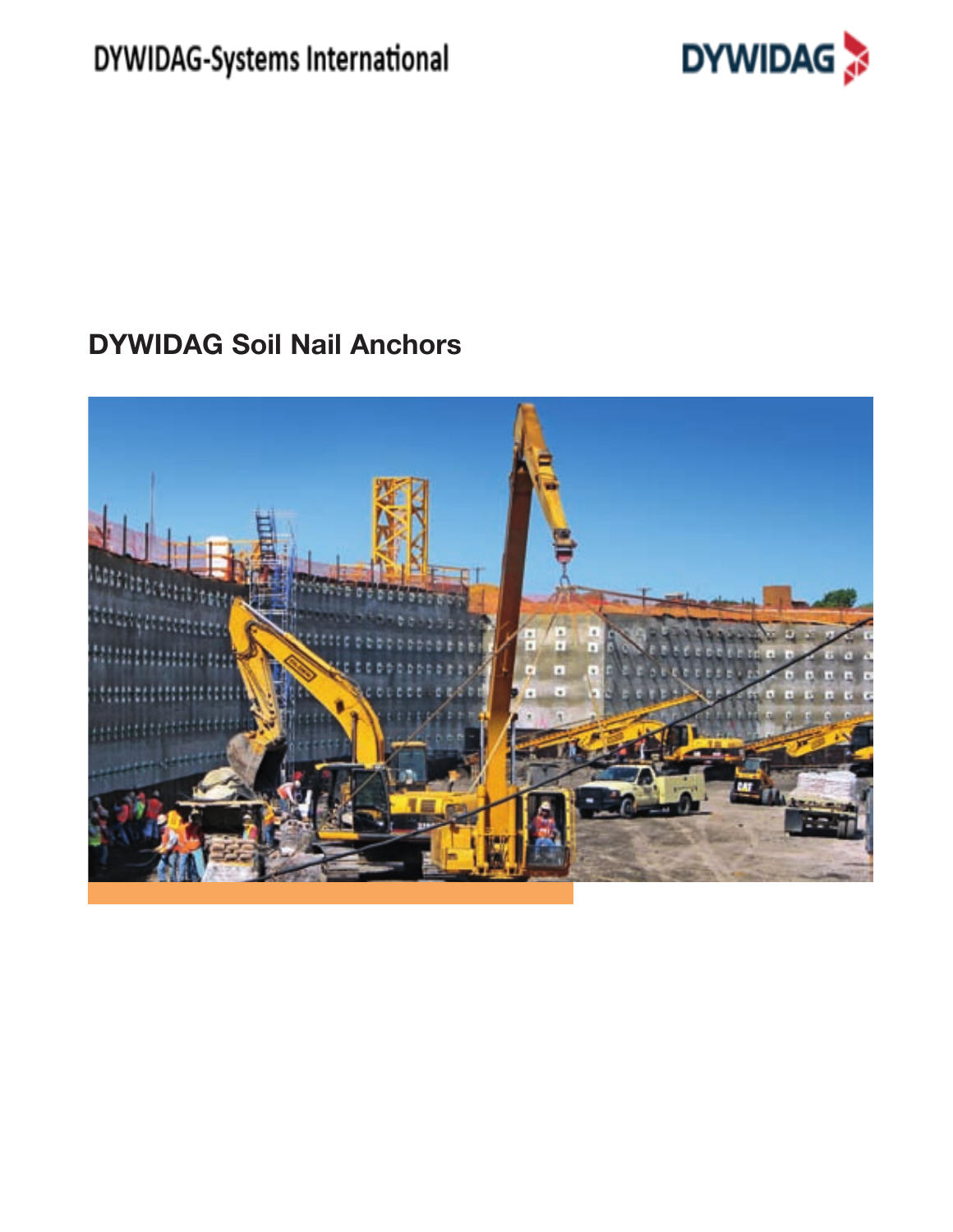| <b>Soil Nail Anchors</b> |  |
|--------------------------|--|
|                          |  |
|                          |  |
|                          |  |
|                          |  |
|                          |  |
|                          |  |

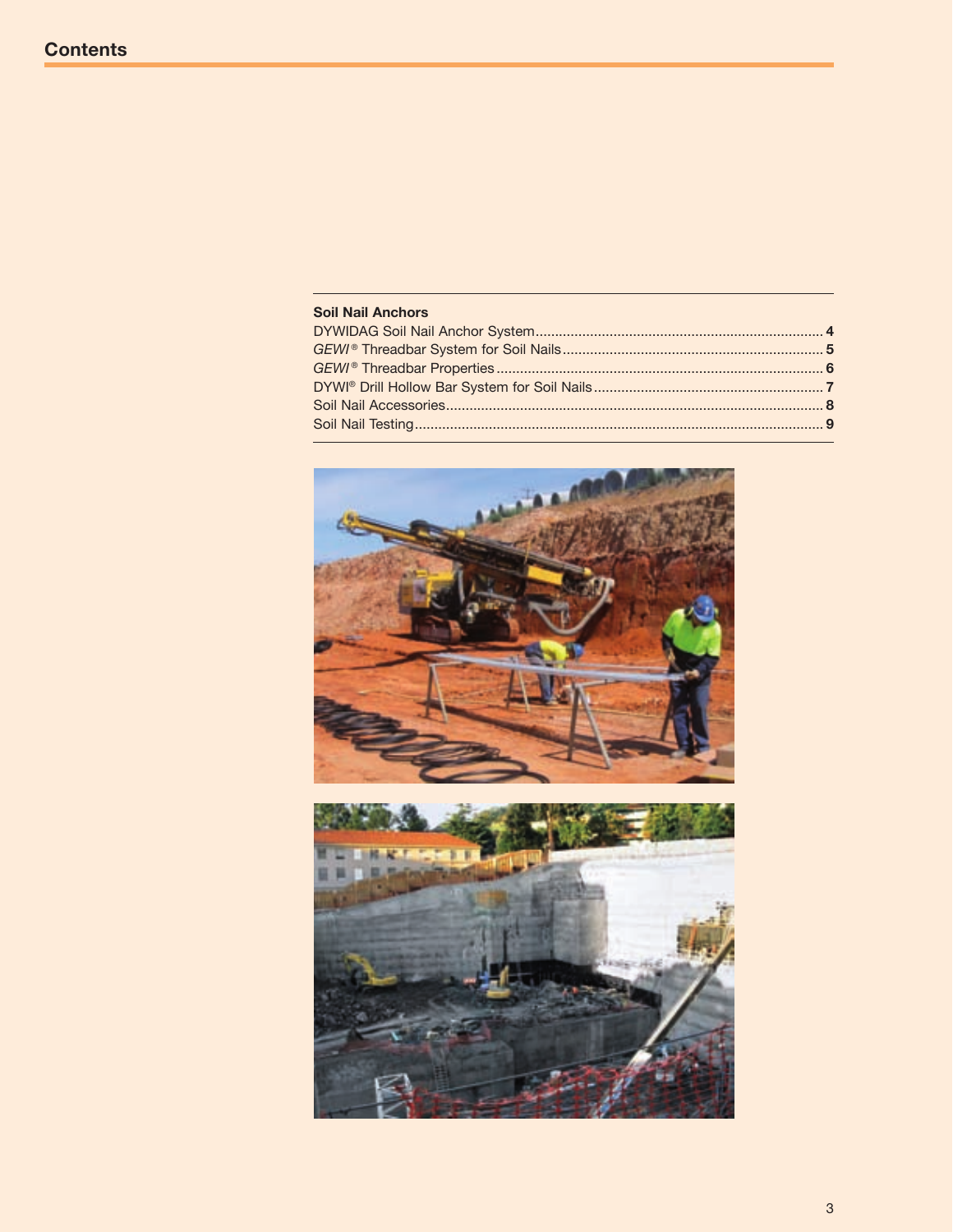## **General Notes**

DSI has been a pioneer in the use of soil nails to reinforce existing ground. Today, DSI is widely recognised as the prinicipal worldwide source for soil nails meeting the most demanding performance requirements.

DYWIDAG soil nails allow the economic stabilisation of sliding slopes, excavations and tieback walls. They are well suited in granular soils with sufficient internal friction, so that an effective load transfer along the soil nail is possible, and only slight creep movements occur in the supported soil mass. The soil nails are installed as the excavation progresses from top to bottom. The surface of the cut is usually stabilised by shotcrete and mesh mats.

Soil nails are loaded only by ground movement. The anchoring length of the soil nails must extend into stable ground beyond the failure surface.

## **Advantages of Soil Nail walls**

- **n** Top-down construction
- **n** Light construction equipment.

## **Advantages of DYWIDAG Soil Nails**

- **n** Can be used for temporary and permanent applications
- **n** Simple components and component assembly
- $\blacksquare$  Easy to install and test
- **n** Durable continuous threads. Allow splicing at any point along the length
- **n** Low corrodibility through robust reinforcing steel quality
- Angle compensation up to  $15^\circ$ through domed nuts and plates.

#### **Requirements for the site**

- Stable, self-supporting soils at the excavation face
- **n** Benches strong enough to support drilling equipment.

## **Requirements for the Soil Nail System**

- **n** High tensile and shear strength
- $\blacksquare$  High ductility
- **n** High bond strength
- **n** Ability to accommodate structural and non-structural face attachments.

## **Design Considerations**

- **n** Design life (permanent or temporary wall)
- **n** Corrosion protection
- **Pullout resistance between nail** and the ground
- **n** Individual nail capacity
- **n** Length of nail to reach beyond the failure surface
- $\blacksquare$  Nail spacing (typically 1-1.5m)
- Nail inclination (typically  $5^{\circ}$ -15°)
- **Nall inclination**
- **n** Stability analysis for each stage of construction
- $\blacksquare$  Allowable horizontal and vertical displacement limits
- Dewatering, if below the ground water table
- Drainage system.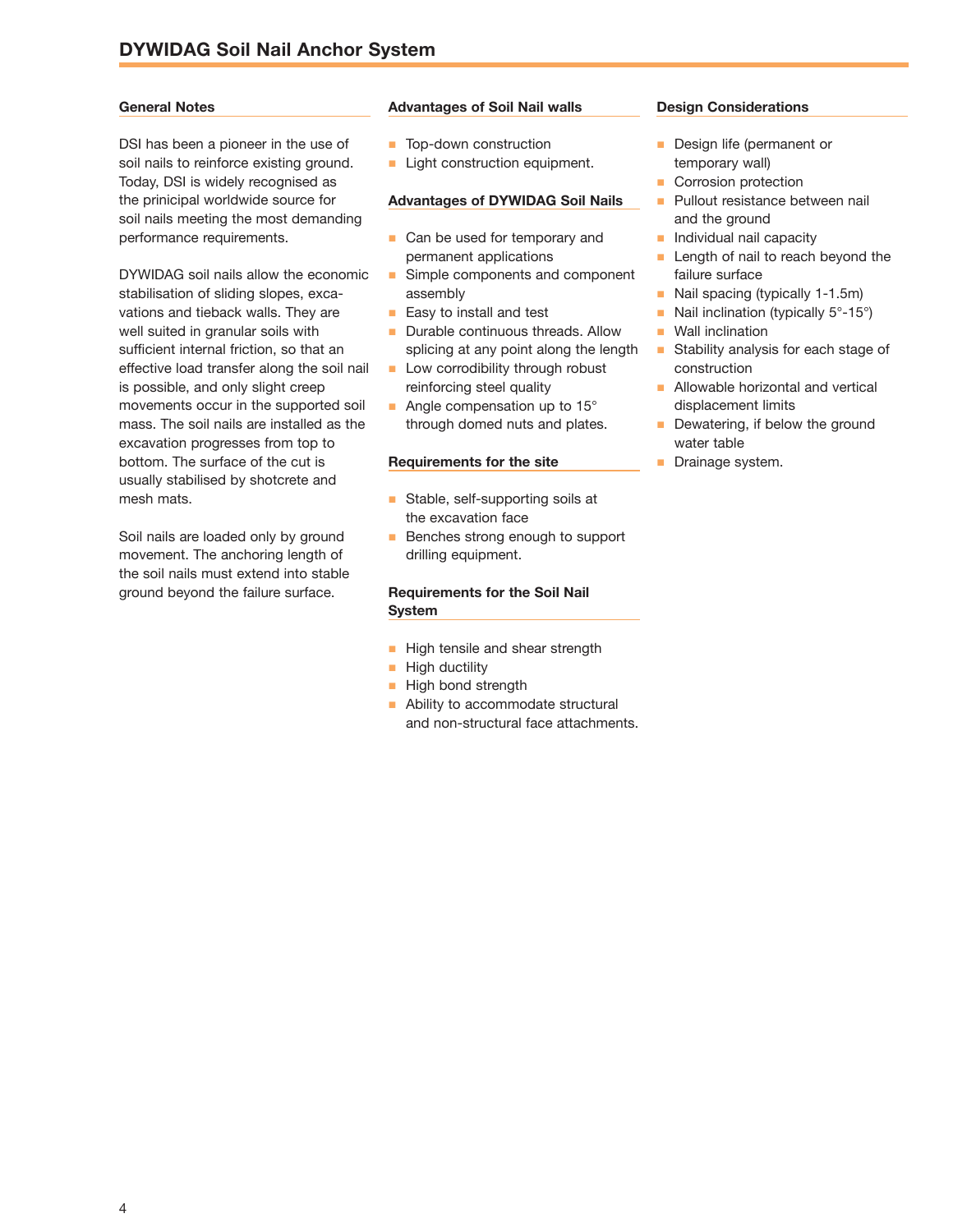The DSI *GEWI®* Threadbar is a steel bar with continuous left-hand coarse threads hot rolled on two opposite sides. The continuous robust threads allow for anchorage and coupler installation anywhere along the bar. The coarse threads provide excellent bond to grout and are insensitive to

dirt and damage. In addition, there is no loss of strength due to thread cutting. The different levels of corrosion protection are: bare, hot-dipped galvanised, epoxy powder coated and Double Corrosion Protected (DCP).

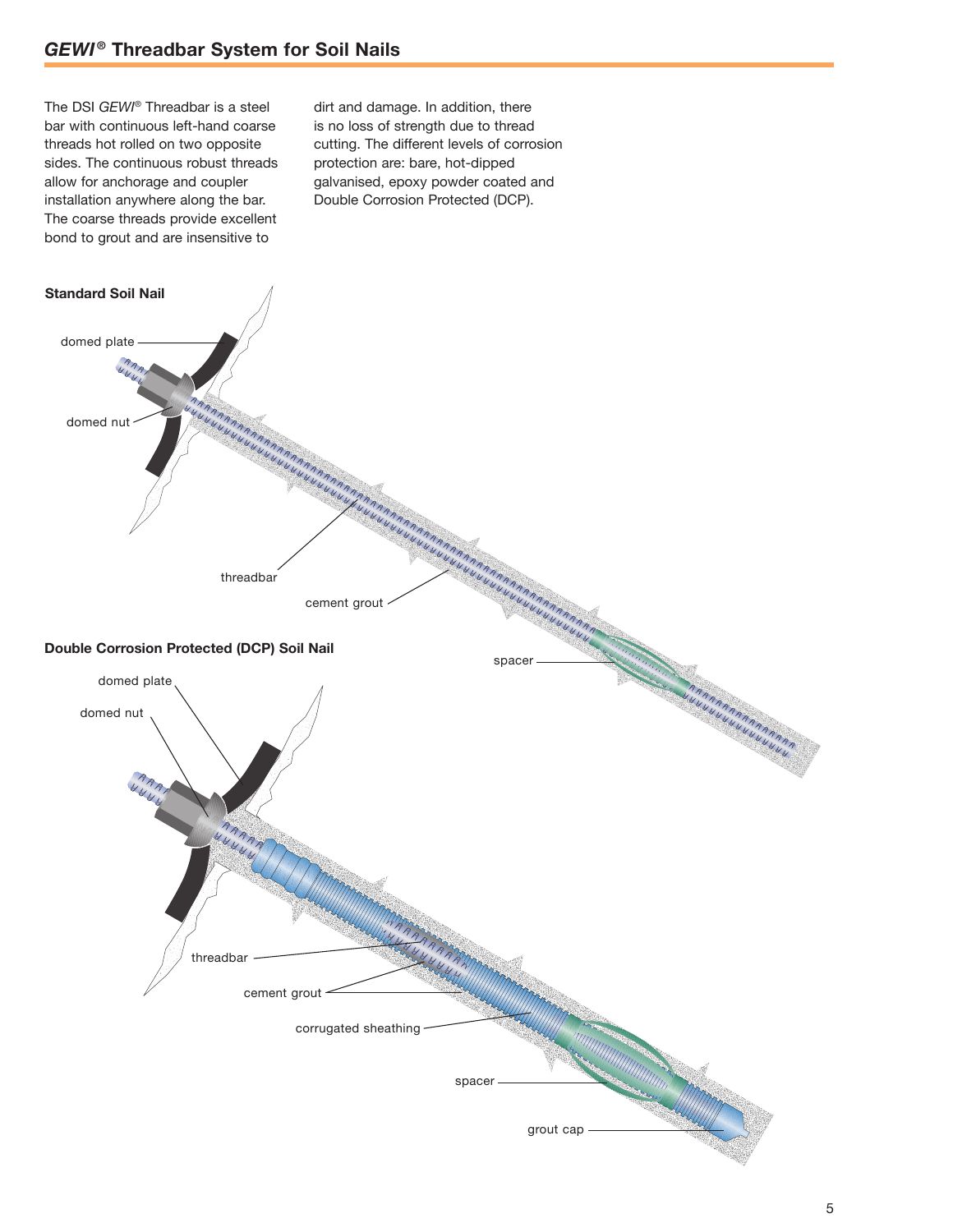## *GEWI ®* **Threadbar Properties: T Grade**

| Nominal Diameter (mm)                      | 20   | 25   | 28   | 32   | 40    | 50    | 63.5  |
|--------------------------------------------|------|------|------|------|-------|-------|-------|
| Minimum Ultimate Steel Grade (MPa)         | 600  | 550  | 550  | 550  | 550   | 550   | 555   |
| Minimum Yield Steel Grade (MPa)            | 500  | 500  | 500  | 500  | 500   | 500   | 700   |
| Minimum Breaking Load (kN)                 | 188  | 270  | 339  | 442  | 691   | 1.080 | 2,217 |
| Minimum Yield Load (kN)                    | 157  | 245  | 308  | 402  | 628   | 982   | 1,758 |
| Cross-Section Area (mm <sup>2</sup> )      | 314  | 491  | 616  | 804  | 1.257 | 1.964 | 3,167 |
| Minimum Thread Diameter (mm)               | 22.8 | 27.9 | 31.6 | 35.7 | 44.2  | 55.6  | 69.0  |
| Unit Weight (kg/m)                         | 2.47 | 3.85 | 4.83 | 6.31 | 9.86  | 15.41 | 24.86 |
| Minimum Bar Protrusion P <sup>*</sup> (mm) | 55   | 58   | 63   | 70   | 80    | 100   | 130   |

## *GEWI ®* **Threadbar Hardware Dimensions**

| Nominal Diameter (mm)              | 20   | 25      | 28    | 32      | 40    | 50    | 63.5 |
|------------------------------------|------|---------|-------|---------|-------|-------|------|
| Domed Nut L (mm)                   | 35   | 40      | 46    | 51      |       |       |      |
| $A/F^{**}$ (mm)                    | 36   | 38      | 43    | 46      |       |       |      |
| Hex Nut L (mm)                     | 35   | 50      | 55    | 60      | 70    | 85    | 115  |
| $A/F^*$ (mm)                       | 36   | 40      | 46    | 55      | 65    | 80    | 100  |
| Coupler C (mm)                     | 110  | 115     | 125   | 140     | 160   | 200   | 260  |
| $D$ (mm)                           | 37   | 42      | 48    | 55      | 68    | 84    | 106  |
| Domed Plates W (mm)                | 150  | 150/200 | 200   |         |       |       |      |
| $T$ (mm)                           | 8/10 | 10/12   | 16    |         |       |       |      |
| Flat Plates W (mm)                 |      |         | 200   | 200/250 | 250   | 250   | 200  |
| $T$ (mm)                           |      |         | 16/20 | 20/25   | 20/25 | 20/25 | 25   |
| Corrugated Sheathing Diameter (mm) | 50   | 50      | 56    | 56      | 65    | 80    | 100  |



Note:

\*Minimum Threadbar protrusion to accommodate tensioning or coupling: P=½C (mm). \*\*Width measured across flat of nut.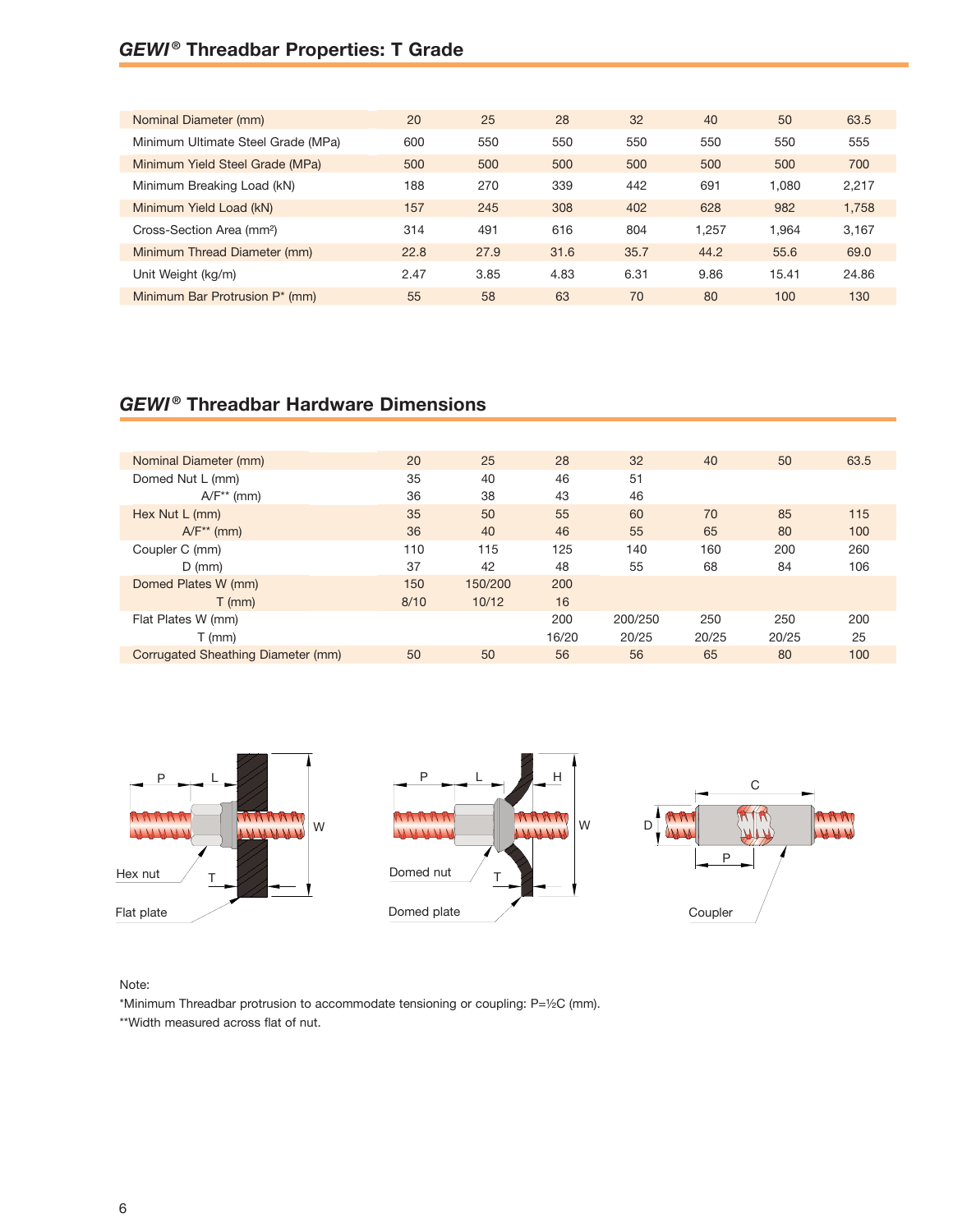## **The main advantages of the Self-Drilling Hollow Bars are:**

- **n** Fast installation and grouting are completed in a single operation
- **n** Removal of casing and drill rods is not required
- **n** Similar installation methods for all ground conditions

## **DYWI® Drill Hollow Bar Properties**

- $\blacksquare$  Choice of drill bits for different ground conditions
- **n** The hollow core serves for flushing with air or water during drilling, and also for grouting the soil nail
- soil nail length increased by using couplers
- $\blacksquare$  Ability to work with small drill rigs without casing in narrow spaces
- **n** Consistent high quality control is provided from production to delivery stage.

| <b>Bar Designation</b>                        | <b>R32N</b> | <b>R32S</b> | <b>R38N</b> | <b>R51N</b> | <b>T76N</b> |
|-----------------------------------------------|-------------|-------------|-------------|-------------|-------------|
| Nominal Outer Diameter (mm)                   | 32          | 32          | 38          | 51          | 76          |
| Ultimate Load (kN)                            | 280         | 360         | 500         | 800         | 1,600       |
| Yield Load (kN)                               | 230         | 280         | 400         | 630         | 1.200       |
| Average Cross-Section Area (mm <sup>2</sup> ) | 430         | 520         | 770         | 1.070       | 2,120       |

## **DYWI® Drill Hollow Bar Hardware Dimensions**

| <b>Bar Designation</b>      | <b>R32N</b> | <b>R32S</b> | <b>R38N</b> | <b>R51N</b> | <b>T76N</b> |
|-----------------------------|-------------|-------------|-------------|-------------|-------------|
| Hex Nut Length (mm)         | 45          | 45          | 50          | 70          | 80          |
| Coupler Length (mm)         | 120         | 120         | 150         | 200         | 220         |
| Coupler Outer Diameter (mm) | 43          | 43          | 51          | 63          | 95          |
| Domed Plates W (mm)         | 150         | 150         | 200         |             |             |
| $T$ (mm)                    | 10/12       | 10/12       | 12/16       |             |             |
| Flat Plates W (mm)          |             |             |             | 200         | 200         |
| $T$ (mm)                    |             |             |             | 20/25       | 25/32       |

## **DYWI® Drill Hollow Bar**



\* various drill bits for different ground conditions available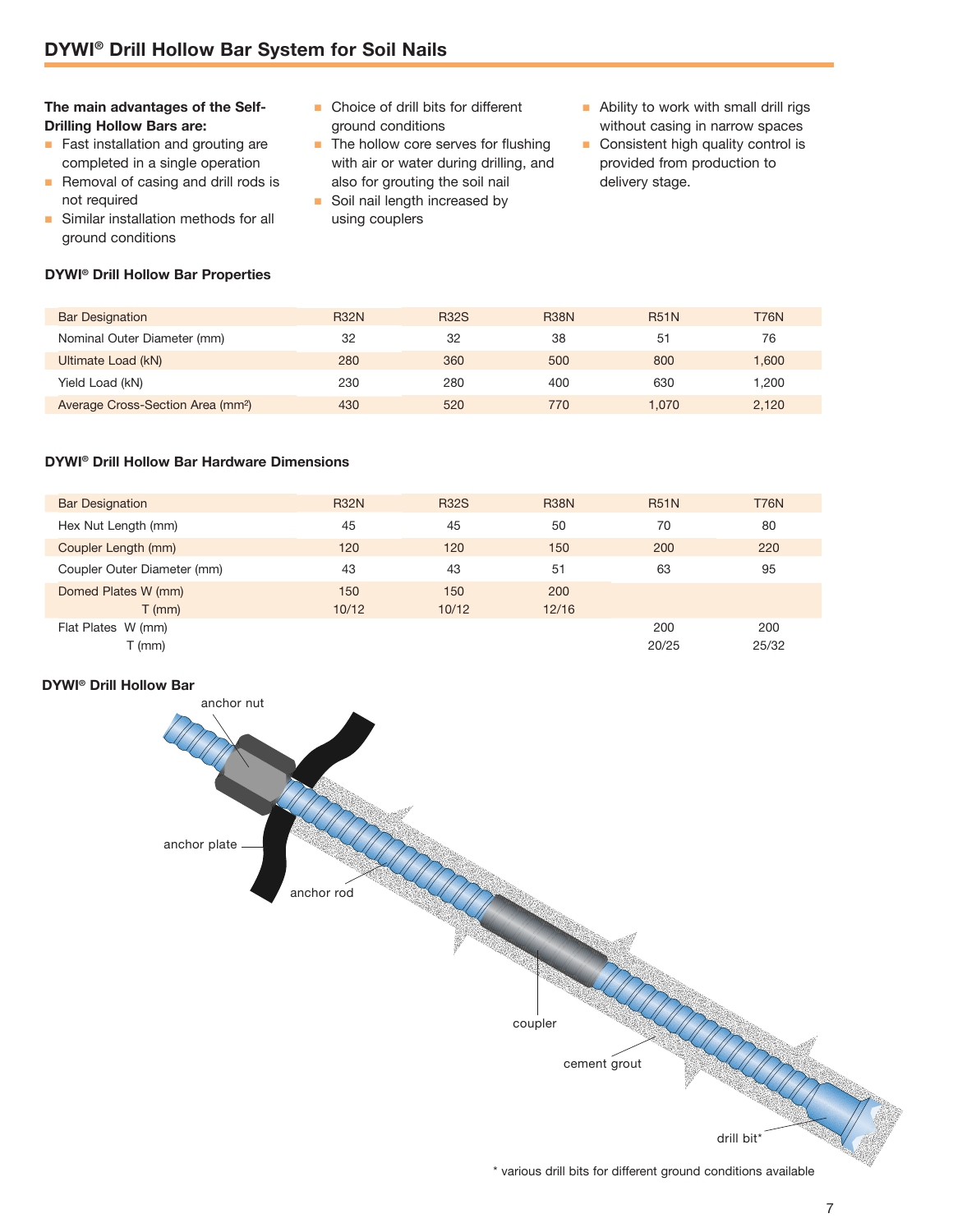## **Plates**

Plate designs vary depending on loading and ground conditions. The standard plates previously listed are the most compatible with the DSI domed nuts.

## **Domed Plates**

- Domed plates are complimentary to the domed nuts and overcome surface angularity up to 15°
- $\blacksquare$  Without the use of the domed nut, the plate must be perpendicular to the bar otherwise bending of the nail at the collar can occur, causing local abnormal loading of the nail and potential early failure
- **n** Corrosion protection can be provided by hot dip galvanising.



#### **Flat Plates**

- **n** Normally used for larger nail diameter
- **n** Provides little angle compensation (4-5°) for installation of the bolts
- Can be used where rock surfaces are relatively flat
- **n** Provides "stiff" reaction
- **n** Corrosion protection can be provided by hot dip galvanising.

## **Spider (Mesh) Plates**

- **n** Also called Mesh Plates, these are manufactured by welding reinforcing bars or mesh to plates to enhance bond to shotcrete
- Can be secured to pre-installed bolts to secure steel mesh
- $\blacksquare$  Eliminates the need to use extra bolts to pin mesh.



## **Grout Tube**

- **n** Grout tube is used to inject cement grout
- DYWIDAG grout tube is manufactured from polyethylene material.

| <b>Grout Tube</b><br><b>Type</b> | <b>Outer Diameter Inner Diameter</b><br>(mm) | (mm) | <b>Coil Length</b><br>(mm) |
|----------------------------------|----------------------------------------------|------|----------------------------|
| GTM 20                           | 20                                           | 16   | 200                        |
| <b>GTM 16</b>                    | 16                                           | 12.  | 300                        |

## **Slip-on or Segment Spacers**

**n** Installed on the nail to ensure a grout cover around the nail inside the drilled hole.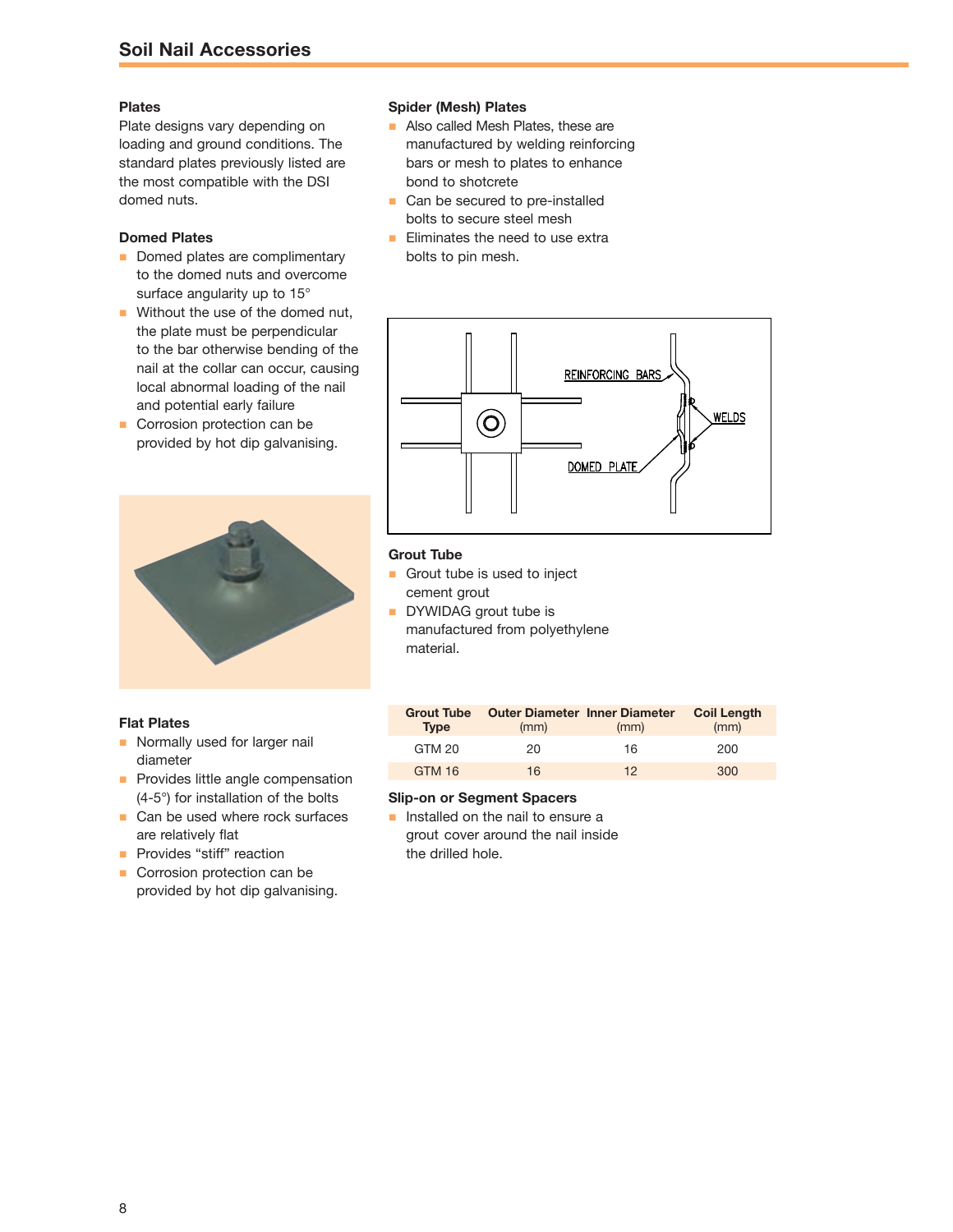Soil nail testing is performed to establish the bond capacity within the stable zone of a slope.

## **Tests performed, can include:**

- **n** Ultimate tests (sacrificial) where nails are tested until failure occurs
- **n** Proof tests can be performed on sacrificial or production nails
- **n** Creep tests are generally conducted during a proof or sacrificial testing to determine long term nail movement and/or load loss. Acceptance criteria should be based on allowable movements of the wall over its life span
- $\blacksquare$  Test load is measured with a pressure gauge calibrated with the hydraulic jacking system. Nail movement is recorded by a dial gauge mounted on an independent stand.